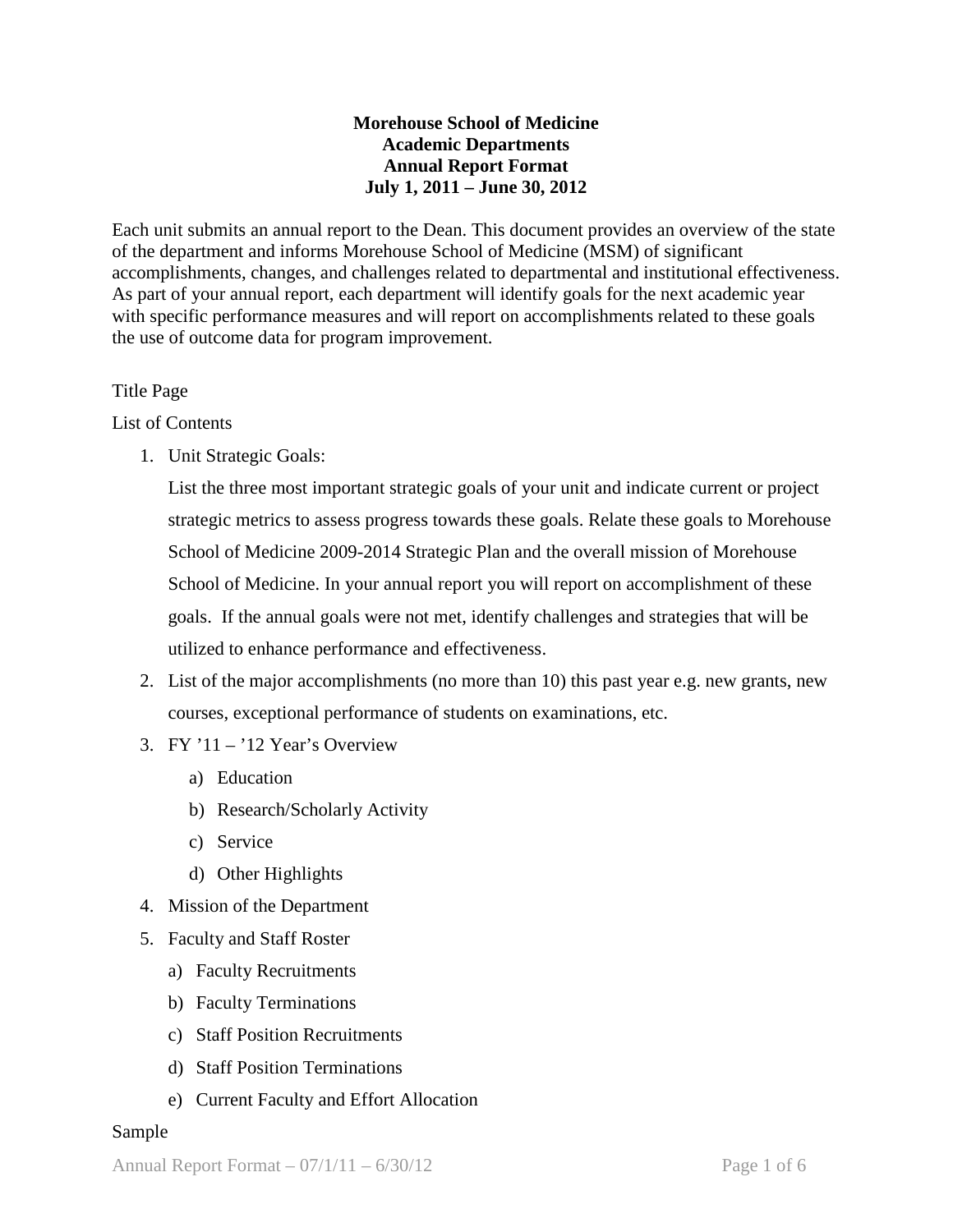|                       | July 1, 2012 - June 30, 2013 |                        |                             |                        |                                                                                                     |                     |
|-----------------------|------------------------------|------------------------|-----------------------------|------------------------|-----------------------------------------------------------------------------------------------------|---------------------|
| Name                  | Rank/Series                  | <b>FTE</b><br>Teaching | <b>FTE</b><br>Admin/Service | <b>FTE</b><br>Research | <b>FTE</b><br>Clinical<br>(Not<br>including<br>precepting<br>either<br>residents<br>or<br>students) | <b>FTE</b><br>Total |
|                       | <b>Full-Time Faculty</b>     |                        |                             |                        |                                                                                                     |                     |
| Quinn,<br><b>John</b> | Assistant<br>Professor II    | 0.4                    | 0.15                        | 0.2                    | 0.25                                                                                                | 1                   |
|                       |                              |                        |                             |                        |                                                                                                     |                     |
|                       |                              |                        |                             |                        |                                                                                                     |                     |
|                       | <b>Part-Time Faculty</b>     |                        |                             |                        |                                                                                                     |                     |
| Davie,<br>Michael     | Associate<br>Professor II    | $\mathbf 0$            | 0                           | 0.1                    | 0                                                                                                   | 0.1                 |
|                       |                              |                        |                             |                        |                                                                                                     |                     |
|                       |                              |                        |                             |                        |                                                                                                     |                     |
|                       | <b>Total FTE's</b>           | 0.4                    | 0.15                        | 0.3                    | 0.25                                                                                                | 1.1                 |

N.B.: Patient care related to either medical student or resident supervision is considered part of the educational activity of a faculty member.

- f) Other Faculty with Appointments in \_\_\_\_\_\_\_\_\_\_\_\_\_\_(department)
- g) Other Academic Titles (i.e. Research Associates)
- h) Volunteer Faculty and their contributions (Summary)

#### Sample

#### Summary of Other and Volunteer Faculty Contributions

| Name   | Precept<br>Student /<br>Resident | Lecture | Curriculum<br>Development | Research | Department<br>Meetings | Clinical |
|--------|----------------------------------|---------|---------------------------|----------|------------------------|----------|
| Dante  |                                  |         |                           |          |                        |          |
| Harris |                                  |         |                           |          |                        |          |
| Johns  |                                  |         |                           |          |                        |          |

- i) Current Staff
- 6. Department Organizational Chart
- 7. Teaching Services
	- a) Undergraduate
	- b) Graduate
	- c) Mean and Range of miniboard scores for the last three academic years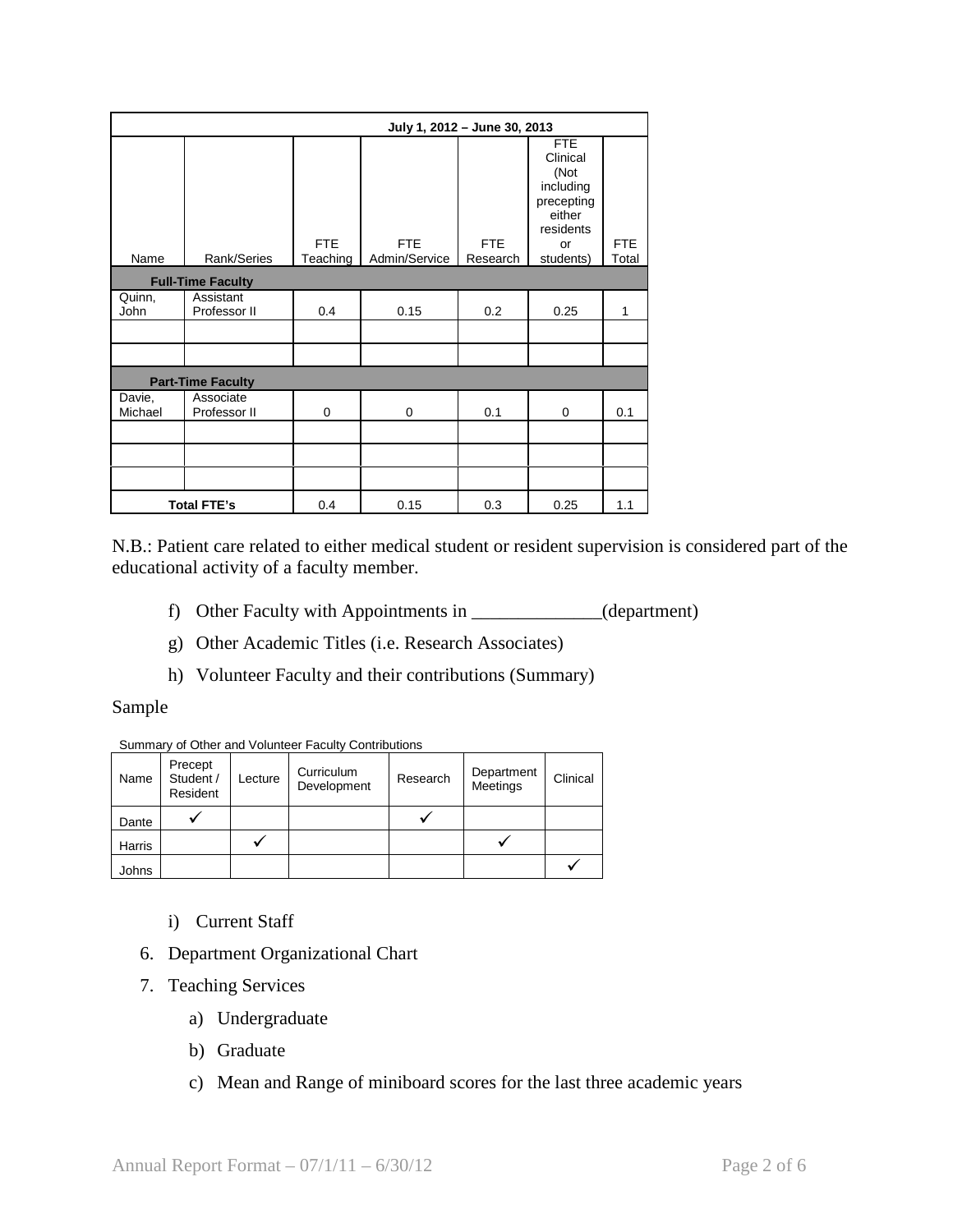d) Board pass rate for the last three academic years (clinical departments with residency programs)

## Sample

Board Certifying Exam Pass Rate

| 2010 | 91% |
|------|-----|
| 2011 | 89% |
| 2012 | 89% |

e) Mean and range of scores and percentile rank for in service exams (clinical departments with residency programs)

## Sample

| In-service Examination |      |                     |                                   |      |       |  |  |
|------------------------|------|---------------------|-----------------------------------|------|-------|--|--|
| Academic Year          |      | <b>Content Area</b> | Percent Correct Scores - All PGYs |      |       |  |  |
|                        |      |                     |                                   | Mean | Range |  |  |
|                        | 2010 | Cardiology          |                                   | 68   | 67-69 |  |  |
|                        |      | Endocrinology       |                                   | 63   | 62-64 |  |  |
|                        |      | Gastroenterology    |                                   |      |       |  |  |
|                        |      | Hematology          |                                   |      |       |  |  |
|                        |      |                     |                                   |      |       |  |  |
|                        | 2011 | Cardiology          |                                   |      |       |  |  |
|                        |      | Endocrinology       |                                   |      |       |  |  |
|                        |      | Gastroenterology    |                                   |      |       |  |  |
|                        |      | Hematology          |                                   |      |       |  |  |
|                        |      |                     |                                   |      |       |  |  |
|                        | 2012 | Cardiology          |                                   |      |       |  |  |
|                        |      | Endocrinology       |                                   |      |       |  |  |
|                        |      | Gastroenterology    |                                   |      |       |  |  |
|                        |      | Hematology          |                                   |      |       |  |  |
|                        |      |                     |                                   |      |       |  |  |

# f) Highlights of Other Teaching Activities

## 8. Grand Rounds (include dates, speakers, and topics)

## Sample

| <b>Grand Rounds</b> |       |          |
|---------------------|-------|----------|
| Date                | Topic | Speakers |
|                     |       |          |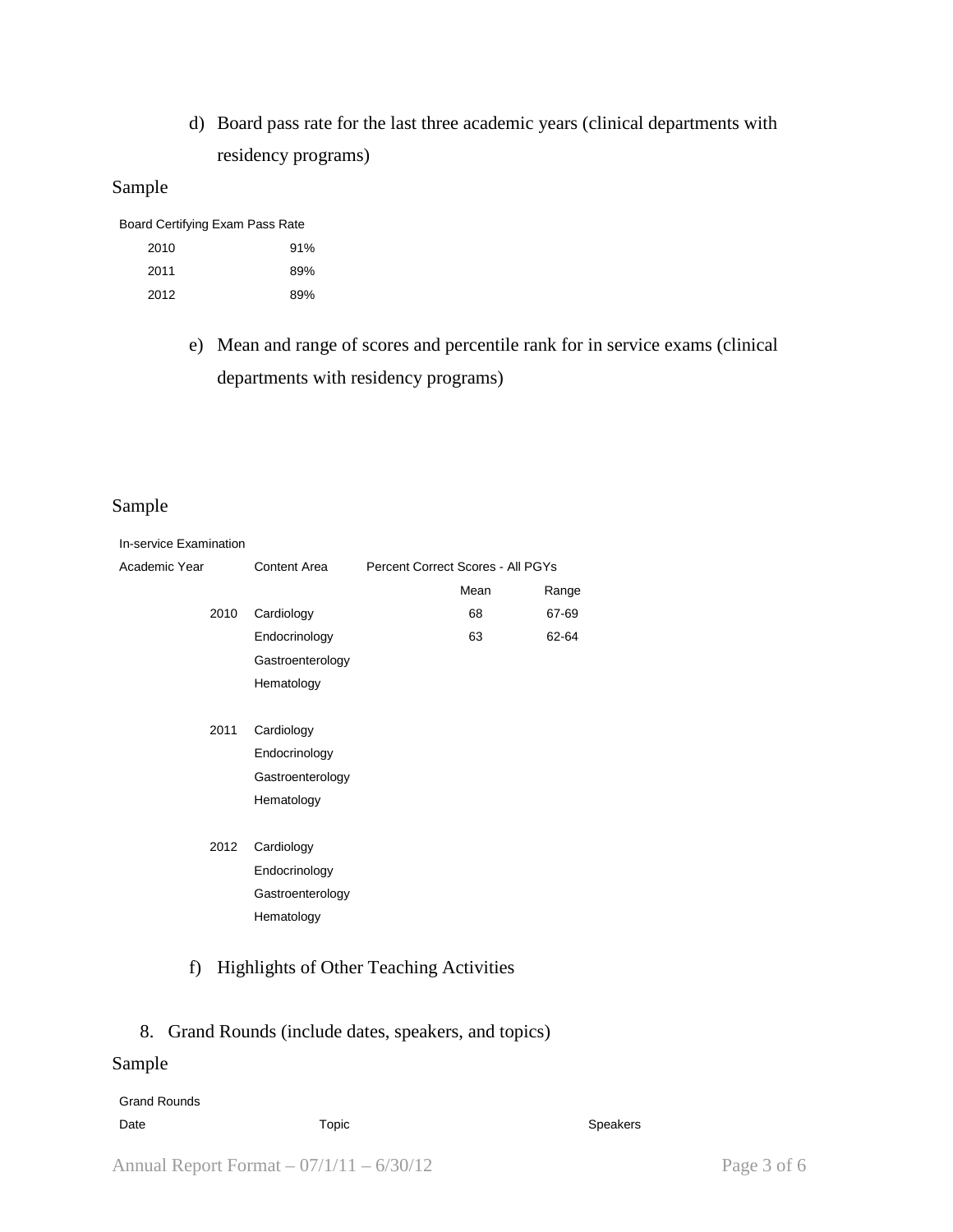#### 1/5/2010 Substance Abuse & the Heart **Dr. Sampson**

- 9. Continuing Medical Education/Continuing Education (other than grand rounds)
- 10. Grants, Awards and Proposals
	- a) RO-1
	- b) Other Peer Review National Awards
	- c) Other Awards
	- d) Contracts and Clinical Pharmaceutical Awards
	- e) Proposals Submitted Pending
	- f) New Funding Summary (list P.I. or Project Director, title, total direct and indirect costs as well as current award for the project)

#### Sample

| P.I.                        | Type        | <b>Direct</b><br>Costs | Indirect<br>Costs | Total<br>Award |
|-----------------------------|-------------|------------------------|-------------------|----------------|
| Sampson, D                  | Peer-Review | 428,921                | 121,023           | 549,944        |
| Daver, T                    | Contract    | 30,210                 | 6.041             | 36,251         |
|                             |             |                        |                   |                |
| <b>Total New</b><br>Funding |             | 459,131                | 127,064           | 586,195        |

Publications

- g) Peer Review
- h) Non-Peer Review

11. Presentations

- a) Posters/Presentations
- b) Abstracts
- c) Invited Talks at National/International Meetings
- d) Other Invited Talks or Visiting Professorships

#### Sample

Summary of FY 2012 Presentations

| Section                      | Plenary<br>Session | Platform | Poster | Abstract | Invited<br><b>Talks</b> | Other<br><b>Talks</b> |
|------------------------------|--------------------|----------|--------|----------|-------------------------|-----------------------|
| Cardio                       | 6                  |          |        | ∽        |                         | 10                    |
| <b>Clinical Pharmacology</b> | ว                  |          |        |          |                         |                       |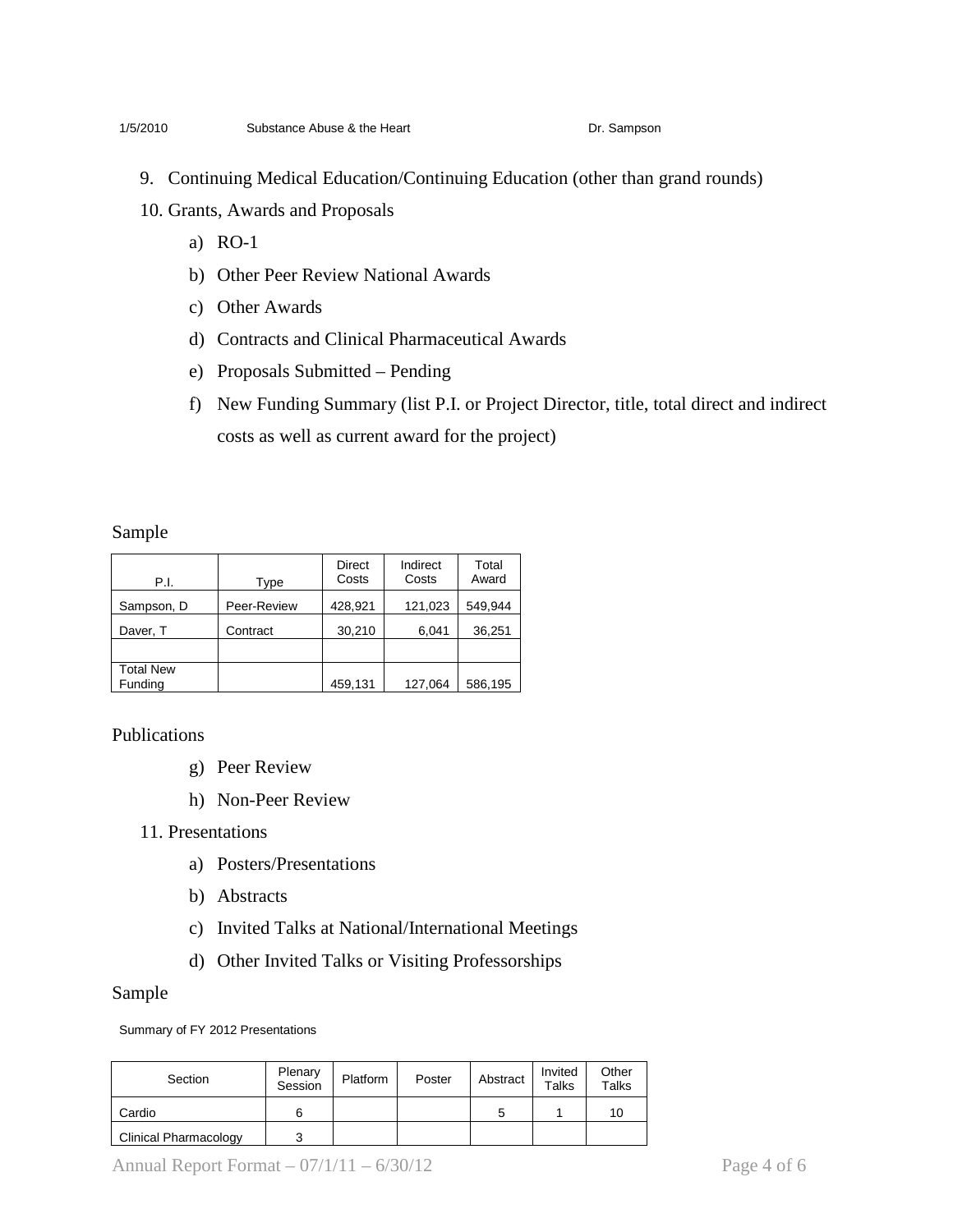| Geriatrics |    |  |  |   |
|------------|----|--|--|---|
| Other      |    |  |  |   |
| Totals     | 10 |  |  | × |

### 12. Committee Assignments

- a) Institutional Committees
- b) APC standing committees
- c) Ad hoc Decanal Committees (Faculty Affairs Advisory Committee, Research Advisory Committee, Fiscal Advisory Committee, Global Health Task Force and Search Committees)
- d) Departmental Committee
- e) Hospital Committees
- f) Other Professional and Community Service Committees

#### Sample

| <b>MSM Committee</b>     | Department Representative(s) |
|--------------------------|------------------------------|
| Admissions               | David Sanborn, M.D.          |
| Animal Care              | Michael Booker, M.D.         |
| Biosafety and Radiation  | Ramond Carol, Ph.D.          |
| <b>Infection Control</b> | Robert Justive, Ph.D.        |

### 13. Volunteerism

- a) Briefly describe departmental service efforts
- b) Volunteer at Community Services by faculty, staff, and residents of the department (use metric or table of activities/hours if possible)
- 14. Clinical Services (if applicable) (Description of services only)
- 15. Clinical Revenues (if applicable)
	- a) Total charges and revenues for the last three fiscal years
	- b) Grady and non-Grady charges and revenues
	- c) Total charges and revenues per clinical faculty FTE

### 16. Departmental Revenue Generated and Sources

- a) Total Grants
- b) Total Contracts